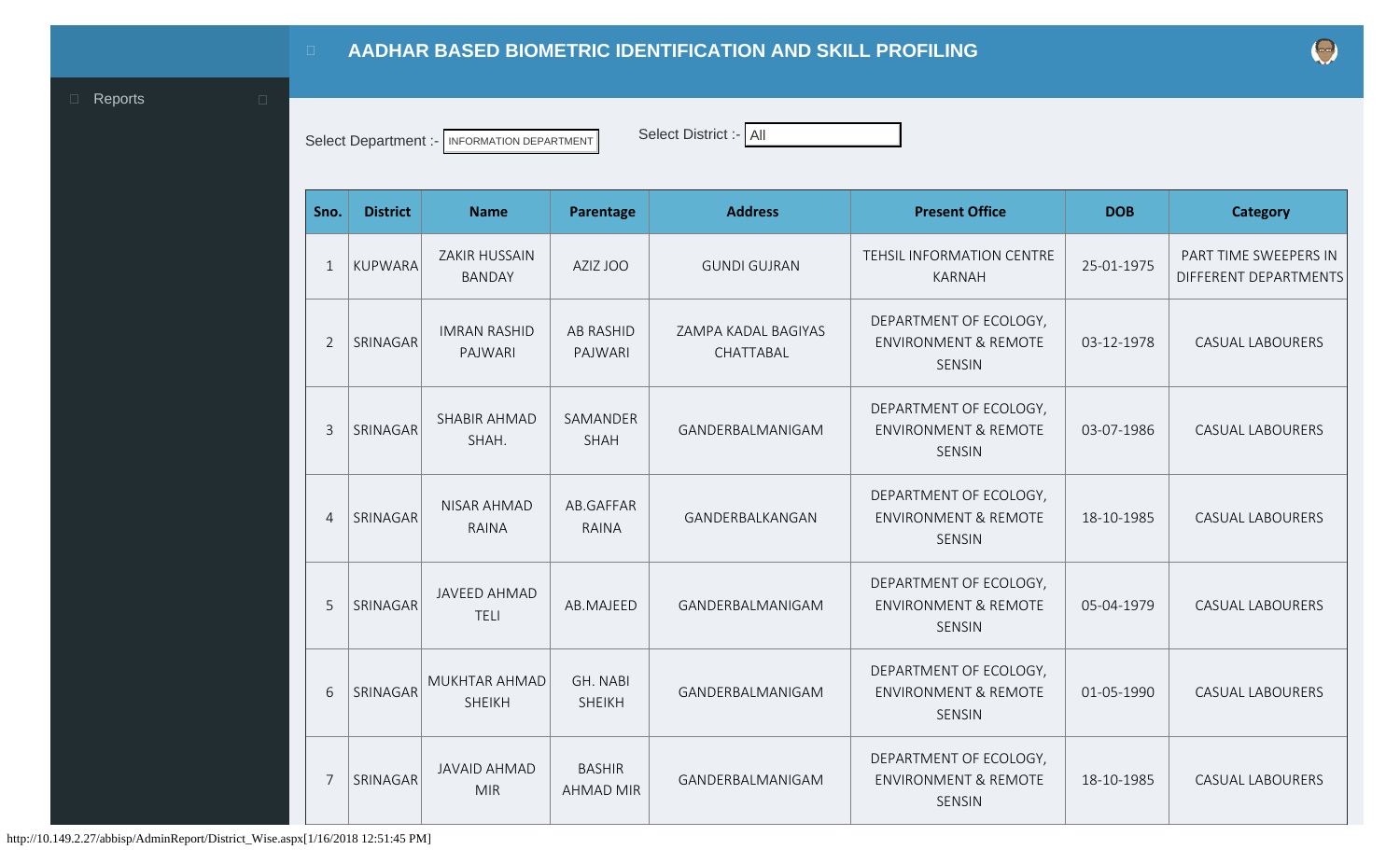| 8  | SRINAGAR        | M.YAQOOB BHAT                     | <b>MOHD ISMAIL</b><br><b>BHAT</b>              | <b>HABAK</b>                         | DEPARTMENT OF ECOLOGY,<br><b>ENVIRONMENT &amp; REMOTE</b><br>SENSIN | 08-05-1989 | CASUAL LABOURERS        |
|----|-----------------|-----------------------------------|------------------------------------------------|--------------------------------------|---------------------------------------------------------------------|------------|-------------------------|
| 9  | SRINAGAR        | MUSTAKEEM<br><b>KHAN</b>          | <b>MOHD</b><br><b>PAKHTON</b><br>KHAN          | GANDERBALKANGANWERIARU               | DEPARTMENT OF ECOLOGY,<br><b>ENVIRONMENT &amp; REMOTE</b><br>SENSIN | 01-03-1989 | CASUAL LABOURERS        |
| 10 | SRINAGAR        | <b>BILAL AHMAD</b><br>GANIE.      | AB.KHALIQ<br><b>GANAI</b>                      | GANDERBALKANGAN                      | DEPARTMENT OF ECOLOGY,<br><b>ENVIRONMENT &amp; REMOTE</b><br>SENSIN | 10-05-1991 | <b>CASUAL LABOURERS</b> |
| 11 | SRINAGAR        | SAJAD AHMAD<br>SHIEKH.            | <b>BASHIR</b><br>AHMAD                         | GANDERBALMANIGAM                     | DEPARTMENT OF ECOLOGY,<br><b>ENVIRONMENT &amp; REMOTE</b><br>SENSIN | 05-10-1986 | <b>CASUAL LABOURERS</b> |
| 12 | SRINAGAR        | MUDASIR AHMAD<br><b>TANTRAY</b>   | <b>MOHD</b><br><b>MUZAFFAR</b>                 | GANDERBALMANIGAM                     | DEPARTMENT OF ECOLOGY,<br><b>ENVIRONMENT &amp; REMOTE</b><br>SENSIN | 05-11-1991 | CASUAL LABOURERS        |
| 13 | <b>SRINAGAR</b> | <b>HILAL AHMAD</b><br><b>BHAT</b> | <b>MUKHTAR</b><br><b>AHMAD BHAT</b>            | GANDERBALMANIGAM                     | DEPARTMENT OF ECOLOGY,<br><b>ENVIRONMENT &amp; REMOTE</b><br>SENSIN | 05-04-1981 | <b>CASUAL LABOURERS</b> |
| 14 | SRINAGAR        | M.ASHRAF BIJARD                   | <b>MOHD</b><br><b>HUSSAIN</b><br><b>BIJARD</b> | GANDERBALKANGAN                      | DEPARTMENT OF ECOLOGY,<br><b>ENVIRONMENT &amp; REMOTE</b><br>SENSIN | 01-01-1991 | <b>CASUAL LABOURERS</b> |
| 15 | SRINAGAR        | MISS RIFAT ALI.                   | <b>ALI MOHD</b>                                | GANDERBALMANIGAMWAYIL                | DEPARTMENT OF ECOLOGY,<br><b>ENVIRONMENT &amp; REMOTE</b><br>SENSIN | 21-06-1992 | CASUAL LABOURERS        |
| 16 | SRINAGAR        | KHURSHEED<br>AHMAD RATHER         | GH.MOHD<br>RATHER                              | ANANTNAGKOKERNAGPEER<br><b>TAKIA</b> | DEPARTMENT OF ECOLOGY,<br><b>ENVIRONMENT &amp; REMOTE</b><br>SENSIN | 24-10-1981 | CASUAL LABOURERS        |
|    |                 |                                   |                                                |                                      |                                                                     |            |                         |